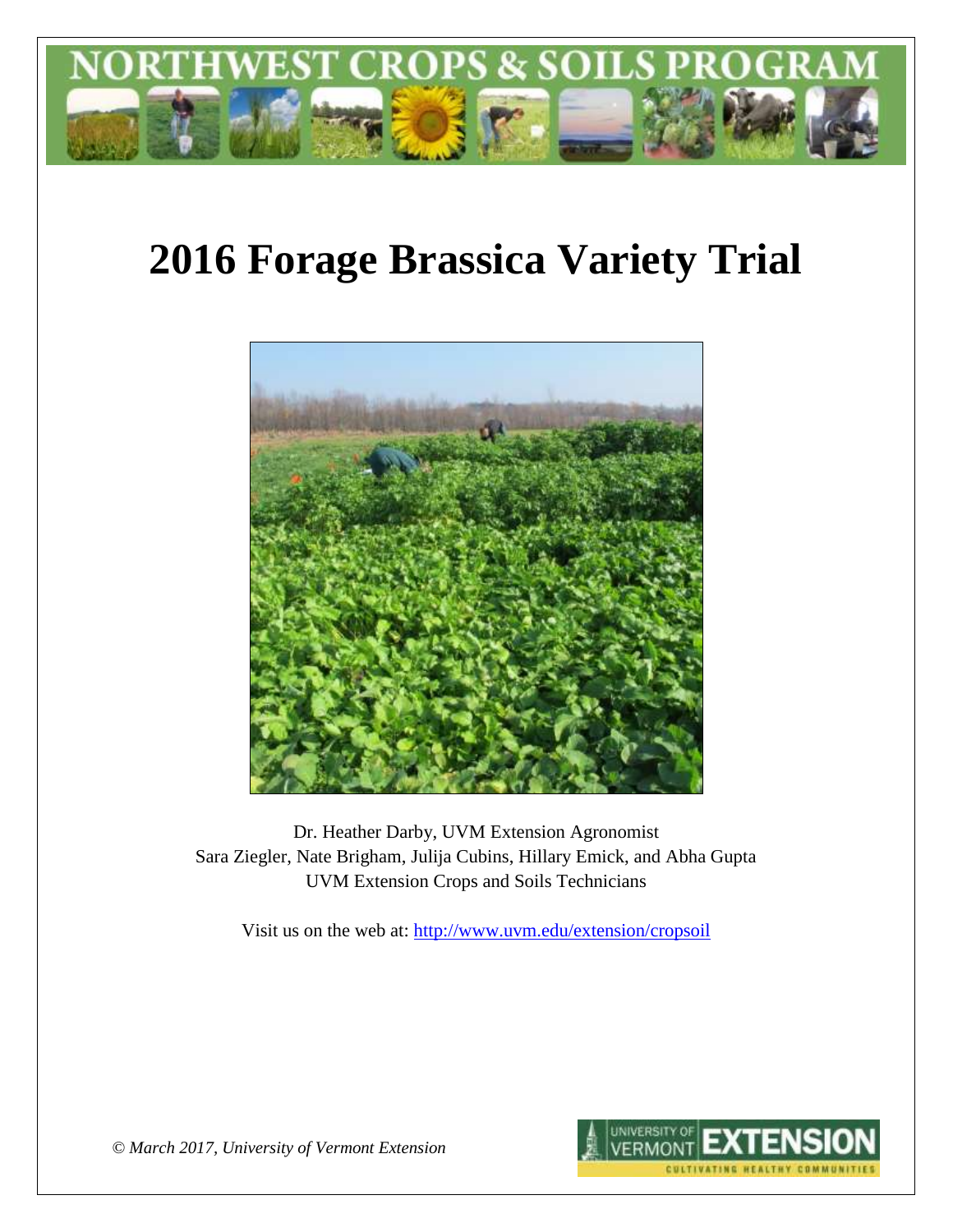## **2016 FORAGE BRASSICA VARIETY TRIAL Dr. Heather Darby, University of Vermont Extension [Heather.Darby\[at\]uvm.edu](mailto:heather.darby@uvm.edu?subject=2012%20Forage%20Brassica%20Report)**

Forage brassicas are very cold hardy and can extend the grazing season late into the fall. They grow extremely fast and provide very nutrient dense feed at times when growth is limited for many other species. Brassicas fit well into some annual crop rotations such as small grains or summer annual forages. Adding brassicas to a grazing plan can not only extend the grazing season but and can also reduce the reliance on expensive feed inputs. There are many different species of forage type brassicas on the market today including mustards, turnips, radishes, and kales. In 2016, the University of Vermont's Northwest Crops & Soils Program conducted a forage brassica variety trial to evaluate yield and quality of commercially available forage brassica varieties.

In 2016, a variety trial was conducted at Borderview Research Farm in Alburgh, VT, to evaluate seven forage brassica varieties (Table 1, Image 1).

|  |  |  |  | Table 1. Seven forage brassica varieties, 2016. |  |
|--|--|--|--|-------------------------------------------------|--|
|--|--|--|--|-------------------------------------------------|--|

| <b>Variety</b>     | <b>Species</b>  |  |
|--------------------|-----------------|--|
| Appin              | Turnip          |  |
| <b>Barkant</b>     | Turnip          |  |
| <b>Barsica</b>     | Rape            |  |
| Eco-Till           | Radish          |  |
| <b>Dwarf Essex</b> | Rape            |  |
| Purple Top         | Turnip          |  |
| T-Raptor           | Brassica hybrid |  |



**Image 1. Eco-Till Radish at harvest, 2016.**

The seedbed was prepared using standard local practices, including incorporating previous crop residue with a moldboard plow and finishing with disk and drag harrows (Table 2). The soil was a Benson silt loam. The experimental design was a randomized complete block with four replications. Plots were 5' x 20' and were planted with a Great Plains grain drill at a rate of 6 lbs  $ac^{-1}$  on 15-Aug.

**Table 2. Agronomic and trial information, 2016.**

| Location           | <b>Borderview Research Farm-Alburgh, VT</b> |  |  |
|--------------------|---------------------------------------------|--|--|
| Soil type          | Benson silt loam                            |  |  |
| Previous crop      | Spring barley                               |  |  |
| Tillage operations | Moldboard plow, disking, drag harrow        |  |  |
| Plot size (ft.)    | 5 x 20                                      |  |  |
| Replicates         | 4                                           |  |  |
| Planting date      | $15-Aug$                                    |  |  |
| Seeding rate       | 6 lbs $ac^{-1}$                             |  |  |
| Harvest date       | $13-Oct$                                    |  |  |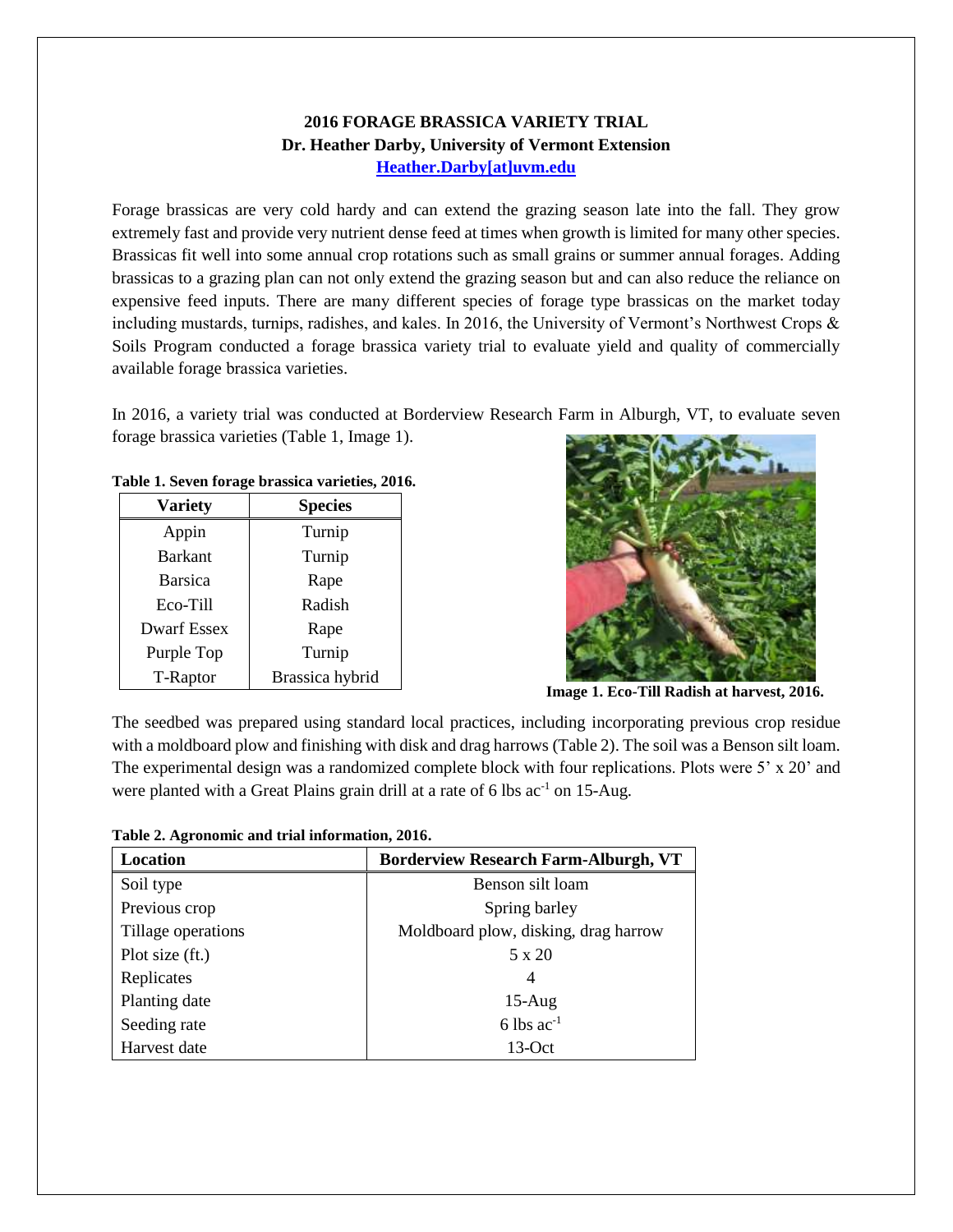All plots were hand harvested in a  $0.25m<sup>2</sup>$  area on 13-Oct to determine dry matter yields. At the time of harvest, heights were measured at three random locations in each plot. Dried vegetation was ground to 1mm using a UDY Corporation cyclone mill. Forage quality was analyzed by the University of Vermont Cereal Testing Lab (Burlington, VT) with an FOSS NIRS (near infrared reflectance spectroscopy) DS2500 Feed and Forage analyzer for crude protein (CP), acid detergent fiber (ADF), neutral detergent fiber (NDF) and 30-hour digestible NDF (NDFD).

The bulky characteristics of forage come from fiber. High fiber is negatively associated with forage feeding values since the less digestible portions of plants are contained in the fiber fraction. The detergent fiber analysis system separates forages into two parts: cell contents, which include sugars, starches, proteins, non-protein nitrogen, fats and other highly digestible compounds; and the less digestible components found in the fiber fraction. The total fiber content of forage is contained in the neutral detergent fiber (NDF). Chemically, this fraction includes cellulose, hemicellulose and lignin. Because of these chemical components and their association with the bulkiness of feeds, NDF is closely related to feed intake and rumen fill in cows. Recently, forage testing laboratories have begun to evaluate forages for NDF digestibility (NDFD). Evaluation of forages and other feedstuffs for NDFD is being conducted to aid prediction of feed energy content and animal performance. Research has demonstrated that lactating dairy cows will eat more dry matter and produce more milk when fed forages with optimum NDFD. Forages with increased NDFD will result in higher energy values and, perhaps more importantly, increased forage intakes. Forage NDFD can range from 20-80% NDF.

Variations in yield and quality can occur because of variations in genetics, soil, weather, and other growing conditions. Statistical analysis makes it possible to determine whether a difference among treatments is real or whether it might have occurred due to other variations in the field. All data was analyzed using a mixed

model analysis where replicates were considered random effects. At the bottom of each table, a LSD value is presented for each variable (e.g. yield). Least Significant Differences (LSDs) at the 10% level (0.10) of probability are shown. Where the difference between two treatments within a column is equal to or greater than the LSD value at the bottom of the column, you can be sure in 9 out of 10 chances that there is a real difference between the two values.

| <b>Variety</b> | Yield |
|----------------|-------|
| A              | 1600* |
| B              | 1200* |
| $\subset$      | 950   |
| LSD(0.10)      | 500   |

Treatments listed in bold had the top performance in a particular column; treatments that did not perform significantly worse than the top-performer in a particular column are indicated with an asterisk. In the example above, treatment A is significantly different from treatment C, but not from treatment B. The difference between A and B is equal to 400, which is less than the LSD value of 500. This means that these treatments did not differ in yield. The difference between A and C is equal to 650, which is greater than the LSD value of 500. This means that the yields of these treatments were significantly different from one another.

## **RESULTS**

Weather data collected with an onsite Davis Instruments Vantage Pro2 Weather Station at Borderview Research Farm in Alburgh, VT, are summarized for the 2016 forage brassica growing season (Table 3).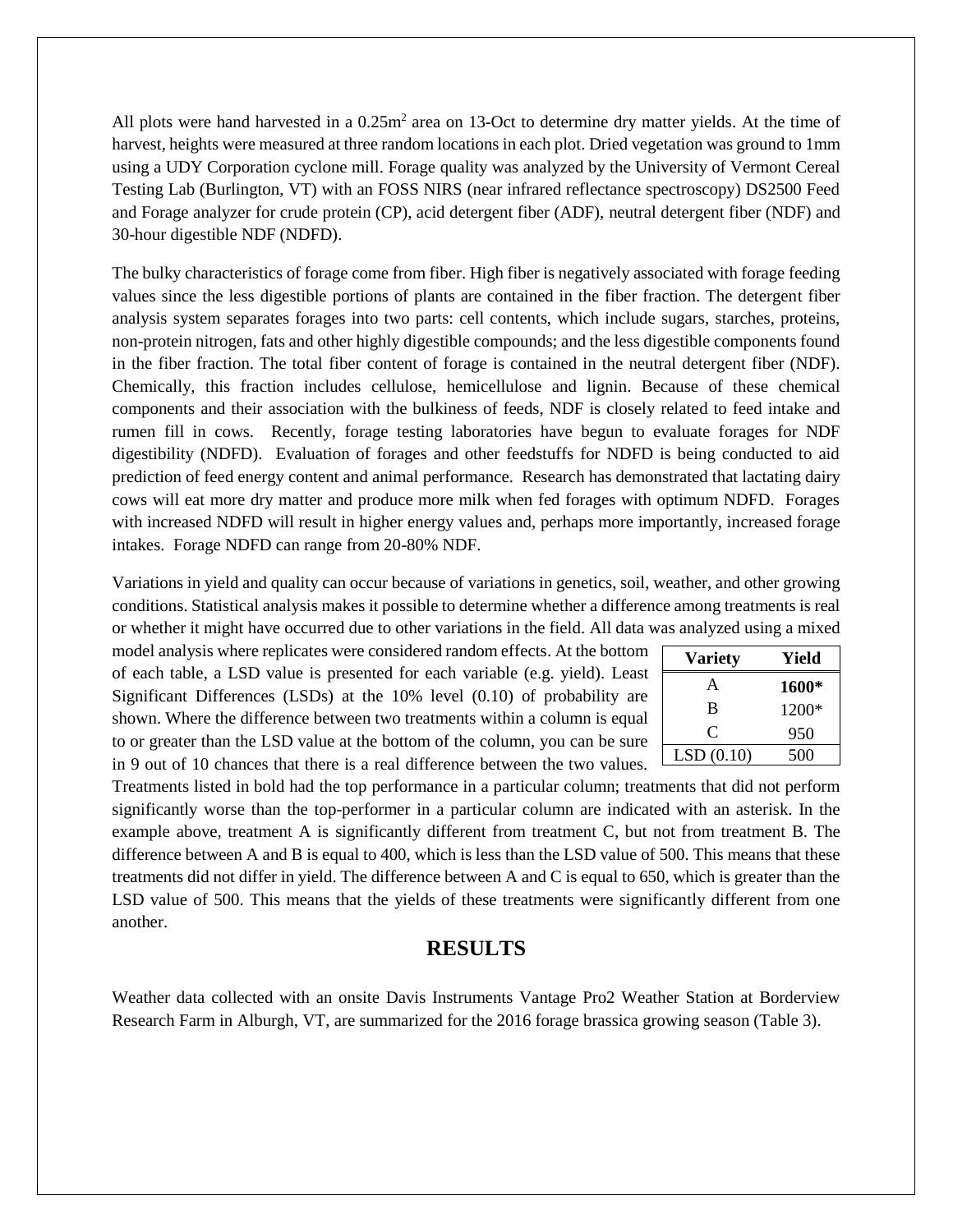| Alburgh, VT                       | August  | September | October |
|-----------------------------------|---------|-----------|---------|
| Average temperature $(^{\circ}F)$ | 71.6    | 63.4      | 50.0    |
| Departure from normal             | 2.9     | 2.9       | 1.9     |
|                                   |         |           |         |
| Precipitation (inches)            | 3.0     | 2.5       | 5.0     |
| Departure from normal             | $-0.93$ | $-1.17$   | 1.39    |
|                                   |         |           |         |
| Growing Degree Days (base 32°F)   | 1224    | 949       | 559     |
| Departure from normal             | 84      | 92        | 58      |

**Table 3. Summarized weather data for 2016 – Alburgh, VT.**

Based on weather data from a Davis Instruments Vantage Pro2 with WeatherLink data logger. Historical averages are for 30 years of NOAA data (1981-2010) from Burlington, VT.

From August through October there was a total of 2732 Growing Degree Days (GDDs) accumulated at a base temperature of 32°F. This is 234 more GDDs than the 30-year average. Temperatures were a few degrees above normal during this time. Precipitation was below normal by about 1 inch in both August and September but above normal in October by 1.39 inches. Despite the dry weather at planting, the brassicas germinated and grew rapidly.

| <b>Variety</b> | o<br>-<br><b>Plant height</b> | Dry Matter (DM) | <b>DM</b> Yield        |
|----------------|-------------------------------|-----------------|------------------------|
|                | cm                            | $\%$            | $lbs$ ac <sup>-1</sup> |
| Appin          | 49.9                          | 9.67            | 2821*                  |
| <b>Barkant</b> | 50.9                          | $11.5*$         | 3066*                  |
| <b>Barsica</b> | 64.8                          | 12.9            | 3136                   |
| Dwarf Essex    | 55.2                          | $12.8*$         | 2388                   |
| EcoTill        | 46.8                          | 8.51            | 2373                   |
| Purple Top     | 43.6                          | $12.0*$         | 2187                   |
| T-Raptor       | 56.2                          | 11.4            | 2961*                  |
| LSD(0.10)      | 4.65                          | 1.4             | 504                    |
| Trial mean     | 52.5                          | 11.2            | 2705                   |

**Table 4. Yield and height of 7 forage brassica varieties, 2016.**

Treatments indicated with an asterisk\* performed similarly to the top performer in **bold.**

Brassica varieties differed significantly in height and dry matter yield (Table 4). The variety Barsica was the tallest at 64.8 cm, more than 8 cm taller than the next tallest variety T-Raptor. The shortest variety was Purple Top at 43.6 cm. The average height over all the varieties was 52.5 cm. Dry matter content also varied significantly. Dry matter ranged from 8.51 to 12.9% with an overall average of 11.2%. Dry matter yield was highest for the variety Barsica which produced 3136 lbs ac<sup>-1</sup> dry matter. This was statistically similar to Barkant, T-Raptor, and Appin. Varieties also differ from one another within brassica types (Figure 1). For example, both Appin and Barkant turnips produced yields statistically similar to the highest yielding variety Barsica rape, and were considerably higher than Purple Top, the other turnip variety trialed. Likewise, Barsica rape, the top yielding variety producing  $3136$  lbs ac<sup>-1</sup>, produced  $748$  lbs ac<sup>-1</sup> more than the other rape variety, Dwarf Essex. These differences are important to note when choosing a brassica variety to use for forage in your own operation.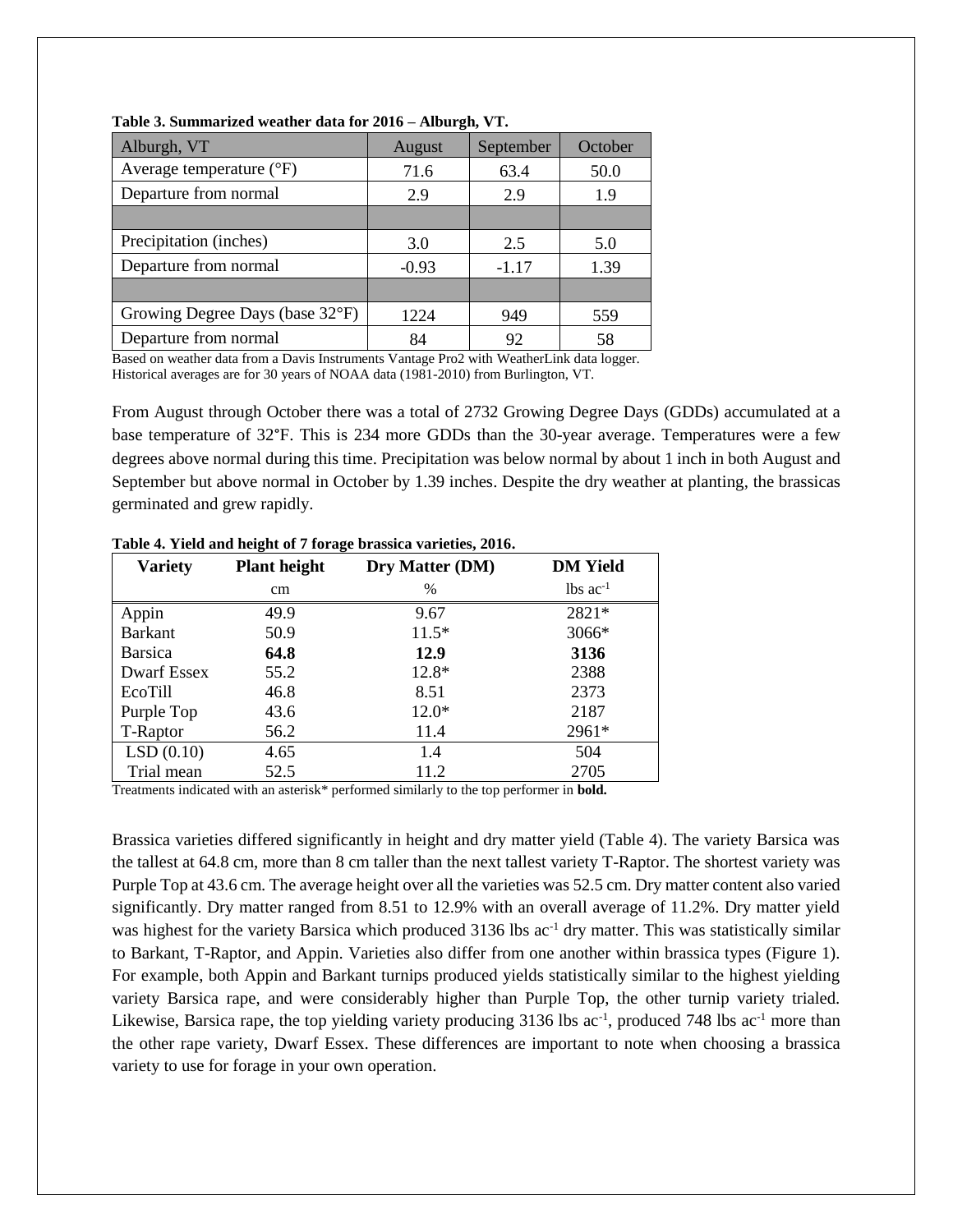

**Figure 1. Brassica dry matter yields by type, 2016.**

Treatments that share a letter performed statistically similarly to one another.

Brassica varieties also differed significantly in quality (Table 5). Protein content ranged from 16.9 to 24.7% with the highest produced by Barsica and Dwarf Essex. Barsica also produced the lowest ADF and NDF levels of 16.7 and 17.5% respectively. However, in terms of NDF digestibility, Purple Top and Appin turnips produced the highest levels of 84.8 and 84.0% respectively. NDF digestibility had a wide range across the varieties, from 70.5 to 84.8%. Dwarf Essex had the lowest digestibility but was statistically similar to all other varieties except for the top two performers. Interestingly, the top performers were both turnips, however, the third turnip variety, Barkant, had 8% lower digestibility levels than the other two (Figure 2). Both rape varieties were the least digestible. This is consistent with the fact that the rapes tend to grow taller with a higher proportion of stems compared to the leafier, and therefore more digestible, turnips.

| <b>Variety</b>     | <b>Crude Protein</b> | ADF     | <b>NDF</b> | NDFD 30 hr |
|--------------------|----------------------|---------|------------|------------|
|                    | $\frac{0}{0}$        | % of DM | % of DM    | % of NDF   |
| Appin              | 19.2                 | 20.0    | $21.1*$    | $84.0*$    |
| <b>Barkant</b>     | 16.9                 | 19.2    | 23.2       | 76.3       |
| <b>Barsica</b>     | 24.7                 | 16.7    | 17.5       | 74.3       |
| <b>Dwarf Essex</b> | $23.1*$              | $17.7*$ | $19.3*$    | 70.5       |
| EcoTill            | 21.2                 | 19.1    | $21.0*$    | 75.8       |
| Purple Top         | 18.4                 | 18.9    | $21.2*$    | 84.8       |
| T-Raptor           | 17.5                 | 22.7    | 24.3       | 76.3       |
| LSD(0.10)          | 3.01                 | 2.02    | 4.11       | 8.25       |
| Trial mean         | 20.1                 | 19.2    | 21.1       | 77.4       |

#### **Table 5. Quality of seven forage brassica varieties, 2016.**

Treatments indicated with an asterisk\* performed similarly to the top performer in **bold.**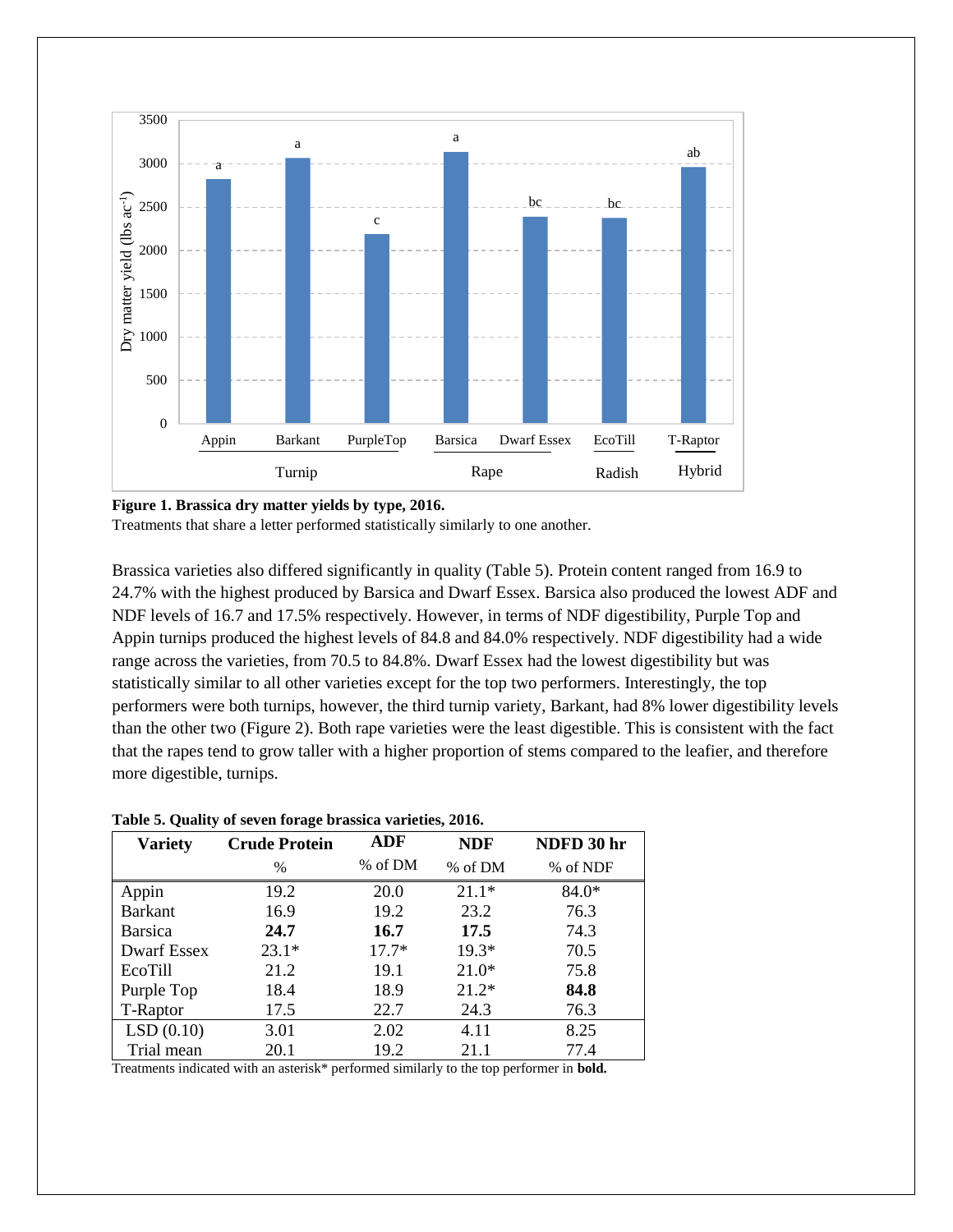



# **DISCUSSION**

Overall, the brassicas performed exceptionally compared to previous years despite dry conditions. These data demonstrate that brassicas have the potential to produce large quantities of biomass in a short period of time in the northeast. Brassicas averaged 2705 lbs  $ac^{-1}$  dry matter with 20.1% protein and 77.4% NDF digestibility. These crops can be grazed or harvested in late October, and into November depending on weather, when there are not many other forage options for this kind of biomass production or quality. However, care should be taken if grazing animals on forage of this high quality as bloating and other health issues could occur. In addition, brassicas should be limited in lactating cow diets to limit off-flavors in milk. Due to their low fiber content, brassicas can be mixed with an annual grass, such as oats or annual ryegrass, or even with a winter grain such as rye or triticale. This can provide a more balanced forage than the brassicas alone. It is important to note that the data presented here reflect results from only one season and one location. This research should be combined with experience managing dairy animals and research from other regions and across years, as well as recommendations from nutritionists.